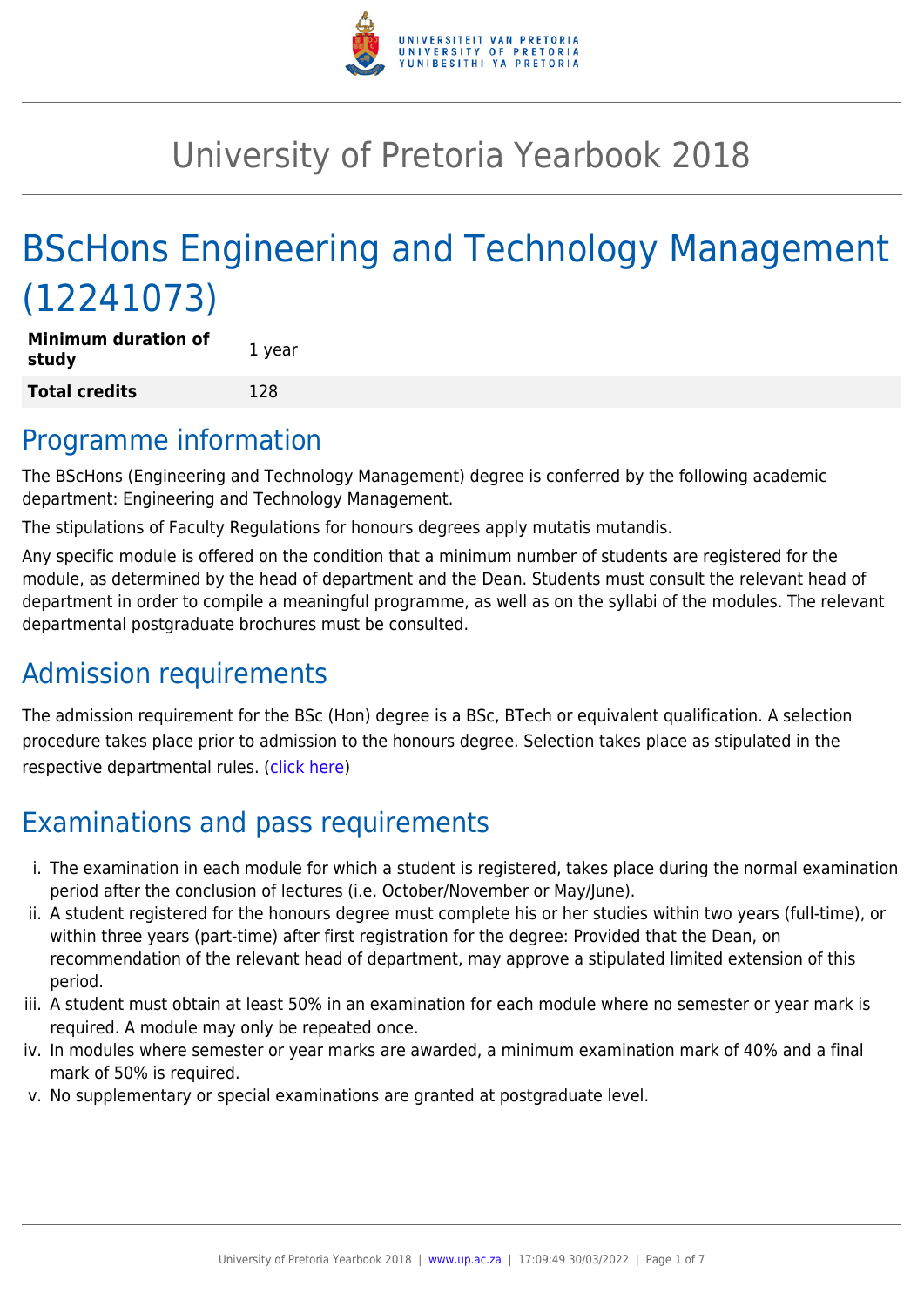

### Pass with distinction

A student passes with distinction if he or she obtains a weighted average of at least 75% in the first 128 credits for which he or she has registered (excluding modules which were discontinued timeously). The degree is not awarded with distinction if a student fails any one module (excluding modules which were discontinued timeously).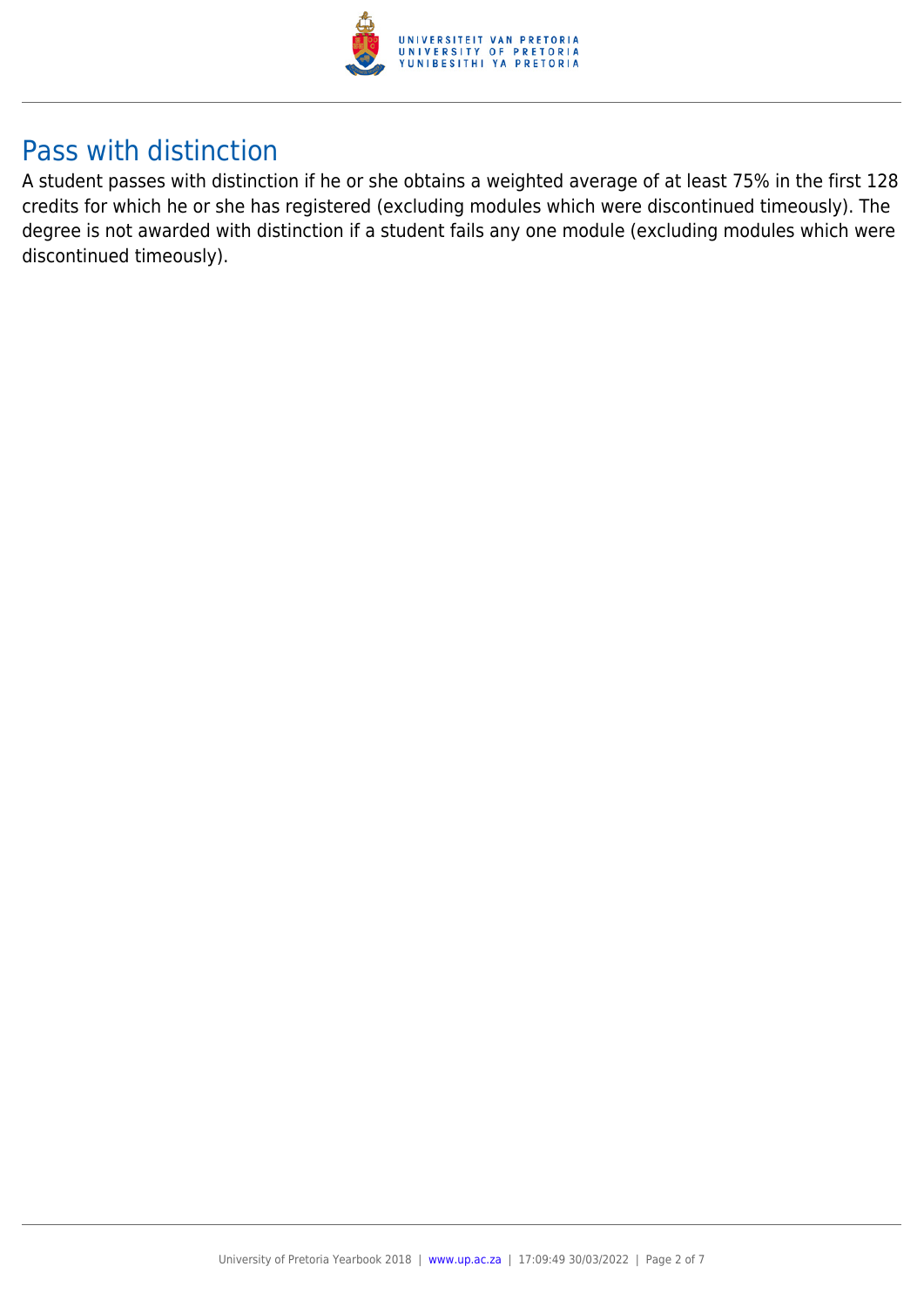

## Curriculum: Final year

**Minimum credits: 128**

### **Core modules**

#### **Engineering technology economics 780 (IKN 780)**

| <b>Module credits</b>         | 16.00                                        |
|-------------------------------|----------------------------------------------|
| <b>Prerequisites</b>          | No prerequisites.                            |
| <b>Contact time</b>           | 20 contact hours per semester                |
| <b>Language of tuition</b>    | Module is presented in English               |
| <b>Department</b>             | <b>Engineering and Technology Management</b> |
| <b>Period of presentation</b> | Semester 1 and Semester 2                    |

#### **Module content**

Engineering Economy assists the engineer in making a wide range of decisions. These decisions involve the fundamental elements of monetary cash flow, time, value of money, project life and the interest rate. Engineering Economy calculates the net present worth, future worth, annual equivalent worth and the internal rentability of the cash flows of the alternatives under consideration. By applying these values in different ways, the most economical alternative can be identified. Calculation of these values for a cash flow takes into account the effective interest rate, inflation and the income tax payable.

#### **Technology and innovation management 780 (INV 780)**

| <b>Module credits</b>         | 16.00                                 |
|-------------------------------|---------------------------------------|
| <b>Prerequisites</b>          | No prerequisites.                     |
| <b>Contact time</b>           | 20 contact hours                      |
| <b>Language of tuition</b>    | Module is presented in English        |
| <b>Department</b>             | Engineering and Technology Management |
| <b>Period of presentation</b> | Semester 1 and Semester 2             |

#### **Module content**

In an increasingly competitive and fast changing business world the management of technological innovation is a key function of organisations that want to prosper. It is therefore important that engineers, scientists and managers understand the fundamental principles of technology and innovation. This module addresses aspects such as the activities and tools of technology management and the processes and dynamics of innovation as important contributors to the creation of new knowledge, products and processes.

#### **Project management 780 (IPK 780)**

| <b>Module credits</b> | 16.00                         |
|-----------------------|-------------------------------|
| <b>Prerequisites</b>  | No prereguisites.             |
| <b>Contact time</b>   | 20 contact hours per semester |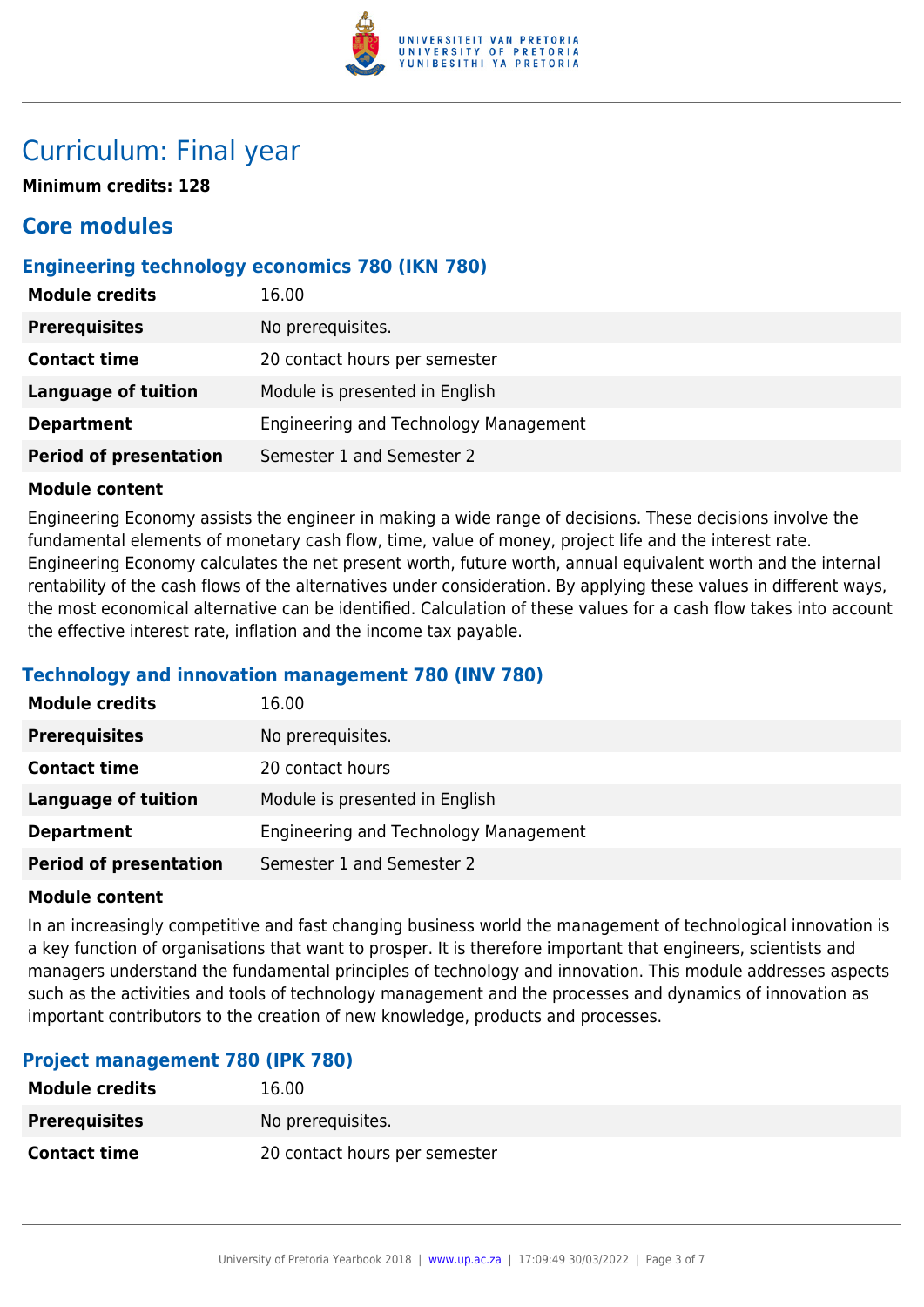

| Language of tuition           | Module is presented in English        |
|-------------------------------|---------------------------------------|
| <b>Department</b>             | Engineering and Technology Management |
| <b>Period of presentation</b> | Semester 1 and Semester 2             |

#### **Module content**

This module addresses basic project management concepts, principles and techniques. The module is aligned with both the U.S. Project Management Institute's Project Management Body of Knowledge (PMBoK) as well as PRINCE2 methodology developed in the UK. Scheduling of projects is a core element of project management and IPK780 covers project scheduling in somewhat more detail and at a more advanced level than the other topics.

The aim of the module is to develop the learner's ability to identify and solve problems in a way that display critical thinking and the application of quantitative methods. The module focuses on project initiation, planning, monitoring and control. Specifically the development of a project plan, different scheduling techniques, earned value, decision making and basic risk management. A deliverable of the module is a project plan (including project scope, WBS, schedule, risk management plan and cash flow) for a project in the learner's work environment.

#### **Research project 780 (ISC 780)**

| <b>Module credits</b>         | 32.00                                 |
|-------------------------------|---------------------------------------|
| <b>Contact time</b>           | 20 contact hours                      |
| Language of tuition           | Module is presented in English        |
| <b>Department</b>             | Engineering and Technology Management |
| <b>Period of presentation</b> | Semester 1 and Semester 2             |

#### **Module content**

The research project is the capstone of the MOT programme. It comprises an independent research study into an area of technology management, applying the principles learned during the programme. Although this is a research project of limited breadth and scope, it nonetheless has to comply with the requirements of scientific research on post-graduate level. The total volume of work that is to be invested in this module by an average student must be 320 hours. Normal requirements for assessment that include the use of an external examiner apply to this module.

#### **Systems thinking and engineering 780 (ISE 780)**

| <b>Module credits</b>         | 16.00                                        |
|-------------------------------|----------------------------------------------|
| <b>Service modules</b>        | Faculty of Natural and Agricultural Sciences |
| <b>Prerequisites</b>          | No prerequisites.                            |
| <b>Contact time</b>           | 20 contact hours per semester                |
| <b>Language of tuition</b>    | Module is presented in English               |
| <b>Department</b>             | Engineering and Technology Management        |
| <b>Period of presentation</b> | Semester 1 and Semester 2                    |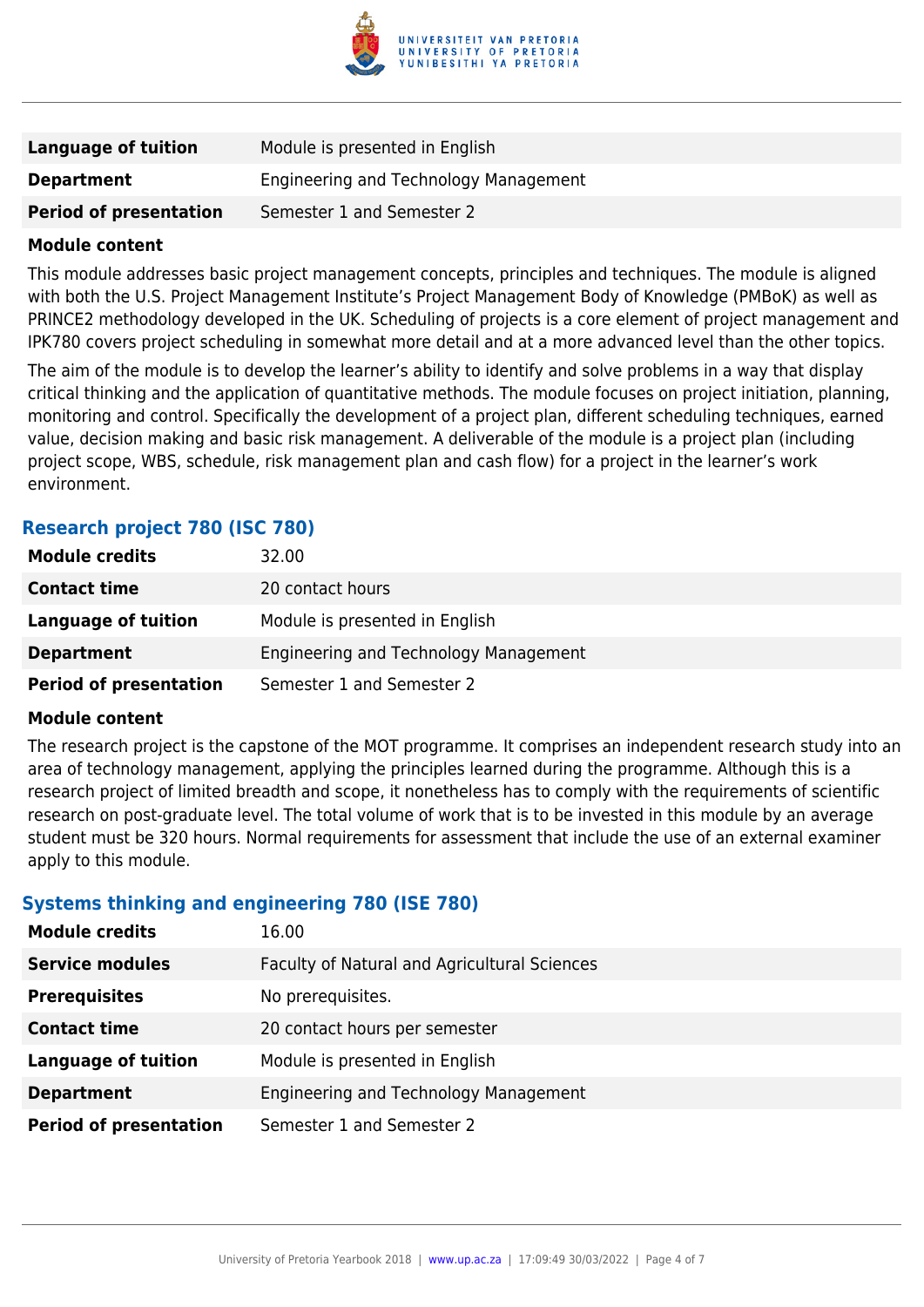

#### **Module content**

A company's ability to remain competitive in modern times hinges increasingly on its ability to perform systems engineering. The technology and complexity of a company's products appears to steadily increase and with it, the risks that need to be managed. This module provides specialised knowledge to apply systems engineering by understanding the tools, processes and management fundamentals.

### **Elective modules**

#### **Asset management 780 (IBB 780)**

| <b>Module credits</b>         | 16.00                                 |
|-------------------------------|---------------------------------------|
| <b>Prerequisites</b>          | No prerequisites.                     |
| <b>Contact time</b>           | 20 contact hours                      |
| Language of tuition           | Module is presented in English        |
| <b>Department</b>             | Engineering and Technology Management |
| <b>Period of presentation</b> | Semester 1 and Semester 2             |

#### **Module content**

The ISO 55000 standard (under development) defines an Asset as "something that has potential or actual value to an organisation". The value will vary between different organisations and their stakeholders. Value can be tangible or intangible, financial or non-financial. Asset Management is defined as "the set of coordinated activities that an organisation uses to realise value from assets in the delivery of its outcomes or objectives." Realisation of value requires the achievement of a balance of costs, risks and benefits, often over different timescales. The overall objective of this module is to apply the basic principles of planning, organisation, leading and control to the management of assets, in particular engineering assets. This includes aspects such as support, operation, performance evaluation and continual improvement. Current standards (e.g. ISO 55000), guidelines (e.g. PAS-55) and other government documents on asset management are also addressed in this module.

#### **Technological entrepreneurship 780 (IEE 780)**

| <b>Module credits</b>         | 16.00                                 |
|-------------------------------|---------------------------------------|
| <b>Prerequisites</b>          | No prerequisites.                     |
| <b>Contact time</b>           | 20 contact hours per semester         |
| Language of tuition           | Module is presented in English        |
| <b>Department</b>             | Engineering and Technology Management |
| <b>Period of presentation</b> | Semester 1 and Semester 2             |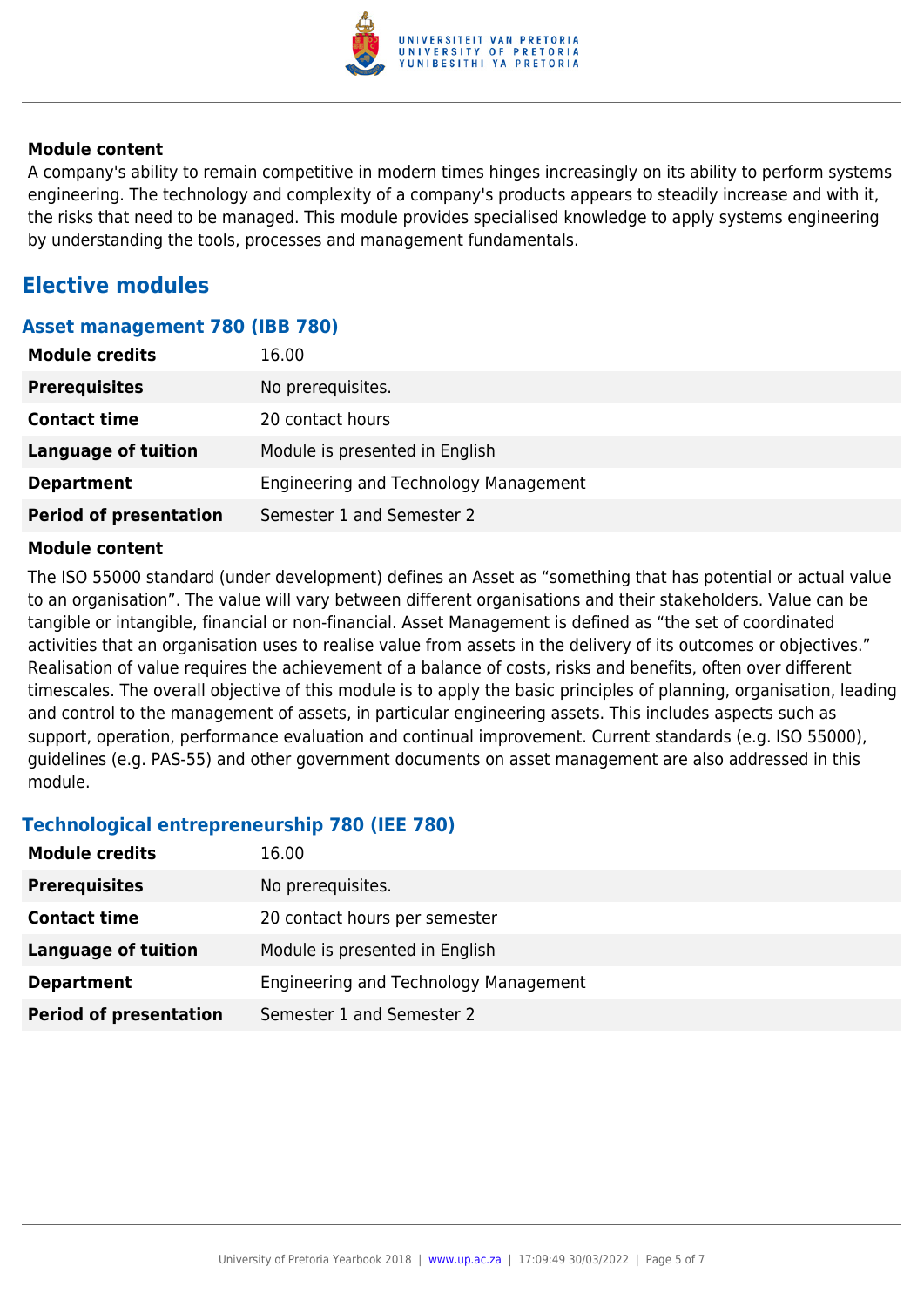

#### **Module content**

Technical solutions can overcome various problems confronting the world, but new business leaders need to emerge by identifying these potential opportunities that can lead to sustainable enterprises with more employment opportunities. The module highlights the role of technology innovation and strategy in entrepreneurship, the development of business models and plan, the lean start-up principle, legal aspects and venture leadership. Entrepreneurship is an intellectual discipline in its own right with its own systematic methods and techniques that can be learned and mastered through professional practice and hard work. This module will equip you with the fundamentals of technological entrepreneurship that can be applied in new ventures or your existing career.

#### **Maintenance management 780 (IMC 780)**

| <b>Module credits</b>         | 16.00                                 |
|-------------------------------|---------------------------------------|
| <b>Prerequisites</b>          | No prerequisites.                     |
| <b>Contact time</b>           | 20 contact hours per semester         |
| Language of tuition           | Module is presented in English        |
| <b>Department</b>             | Engineering and Technology Management |
| <b>Period of presentation</b> | Semester 1 and Semester 2             |

#### **Module content**

The ageing of production assets, process plants, assembly plants, power generation systems and mining machinery, as well as the increasing cost of maintenance has prompted many organisations to view the management of the maintenance process as a higher priority. Neglecting maintenance will cause rapid deterioration of assets and have a negative impact on the company's bottom line. The management of maintenance requires a professional approach due to the complexity of the resources, modern technology and processes involved. The main focus of this module is to establish a holistic focus on the maintenance process, and to enable students to analyse the improvements required using first principles, and other related techniques. A major outcome is the development of a maintenance configuration.

#### **Operations management 781 (IVV 781)**

| <b>Module credits</b>         | 16.00                                 |
|-------------------------------|---------------------------------------|
| <b>Prerequisites</b>          | No prerequisites.                     |
| <b>Contact time</b>           | 20 contact hours per semester         |
| <b>Language of tuition</b>    | Module is presented in English        |
| <b>Department</b>             | Engineering and Technology Management |
| <b>Period of presentation</b> | Semester 1 or Semester 2              |

#### **Module content**

Operations management develops the ability of students to think about the transformation processes in organisations in a global way. The emphasis is on learning how to improve operating systems significantly through maximising throughput and minimising costs. The understanding of operating systems is developed from a flow- as well as an effect-cause-effect perspective.